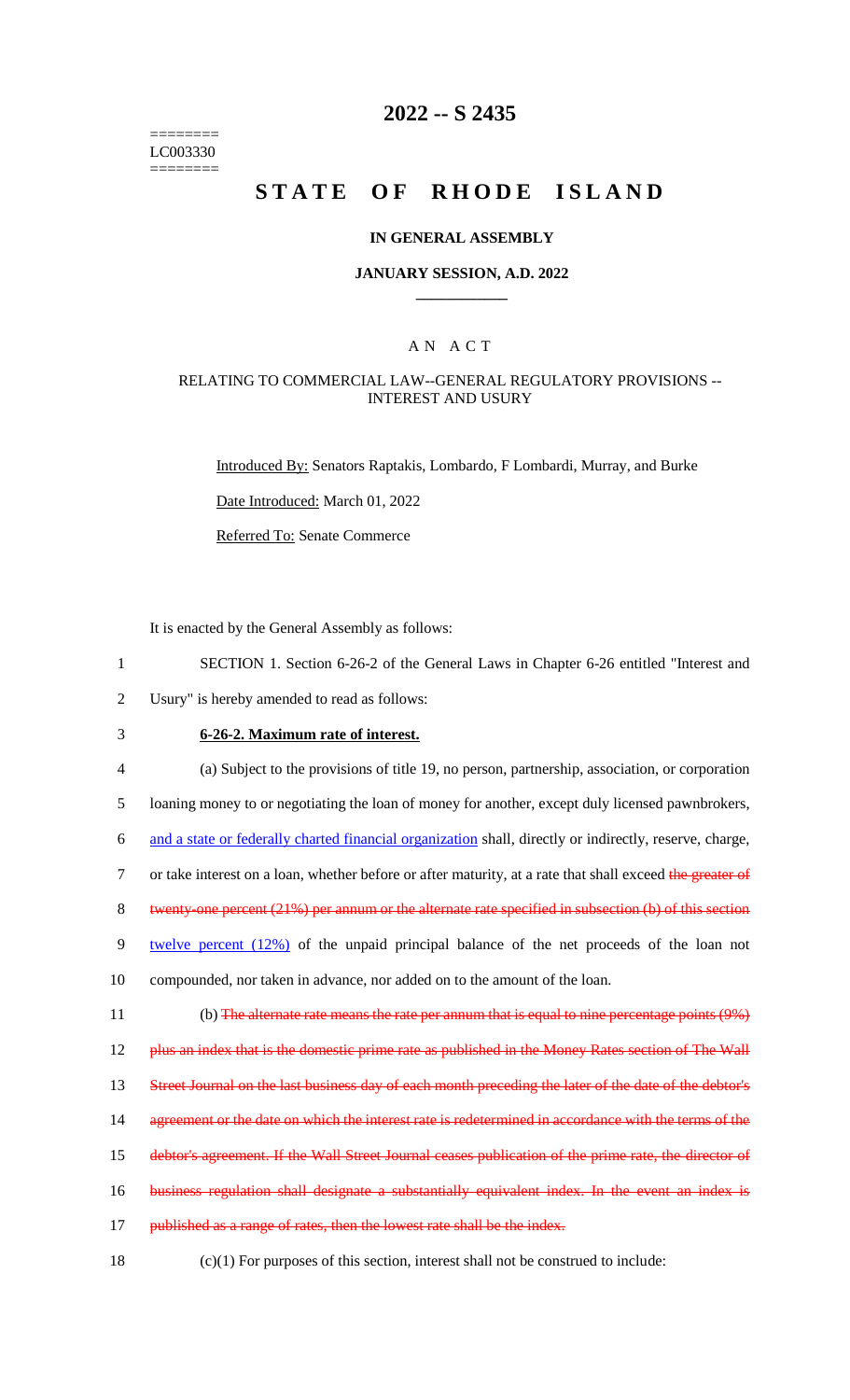(i) Charges pursuant to chapter 30 of title 27;

 (ii) Premiums for insurance in an amount not exceeding the reasonable value of property offered as security for a loan against any substantial risk of loss, liability, damage, or destruction in conformity with the insurance laws of this state;

 (iii) Premiums for insurance providing loss of income or involuntary unemployment coverage if the coverage is not a factor in the approval by the lender of the extension of credit and the debtor gives specific written indication that the cost of this coverage has been conspicuously disclosed to the debtor; that the debtor realizes that the coverage is not a condition for the extension of credit; and that the debtor voluntarily desires the coverage;

 (iv) Commercial loan commitment or availability fees to assure the availability of a specified amount of credit for a specified period of time or, at the borrower's option, compensating balances in lieu of the fees;

 (v) Reasonable attorney's fees customarily charged for the preparation of loan, security, or mortgage documents and for the collection of defaulted loans;

(vi) Fees for title examination or title insurance;

 (vii) Other customary and reasonable costs incident to the closing, supervision, and collection of loans in this state; and

 (viii) Consideration received for the redemption, sale, transfer, or other disposition of equity securities by a small business investment company licensed under the provisions of the "Small Business Investment Act of 1958", 15 U.S.C. § 631 et seq., as amended, or an entity that would qualify for regulation as a business development company under the provisions of the "Investment Company Act of 1940", 15 U.S.C. § 80a-1 et seq., as amended, whether or not the equity securities were acquired by a small business investment company or business development company in connection with or as an incident to the extension of credit.

 (2) Any of the preceding charges, if paid or advanced by the lender, may be considered part of the net proceeds of the loan, and if paid by the debtor, shall not be deducted from the net proceeds of the loan.

 (d) Notwithstanding anything to the contrary in this chapter or in any other provision of Rhode Island law, the provisions of this chapter shall not be applicable with respect to credit card transactions as defined in chapter 26.1 of this title. Chapter 26.1 shall apply exclusively to all such transactions.

 (e) Notwithstanding the provisions of subsection (a) of this section and/or any other provision in this chapter to the contrary, there is no limitation on the rate of interest that may be legally charged for the loan to, or use of money by, a commercial entity, where the amount of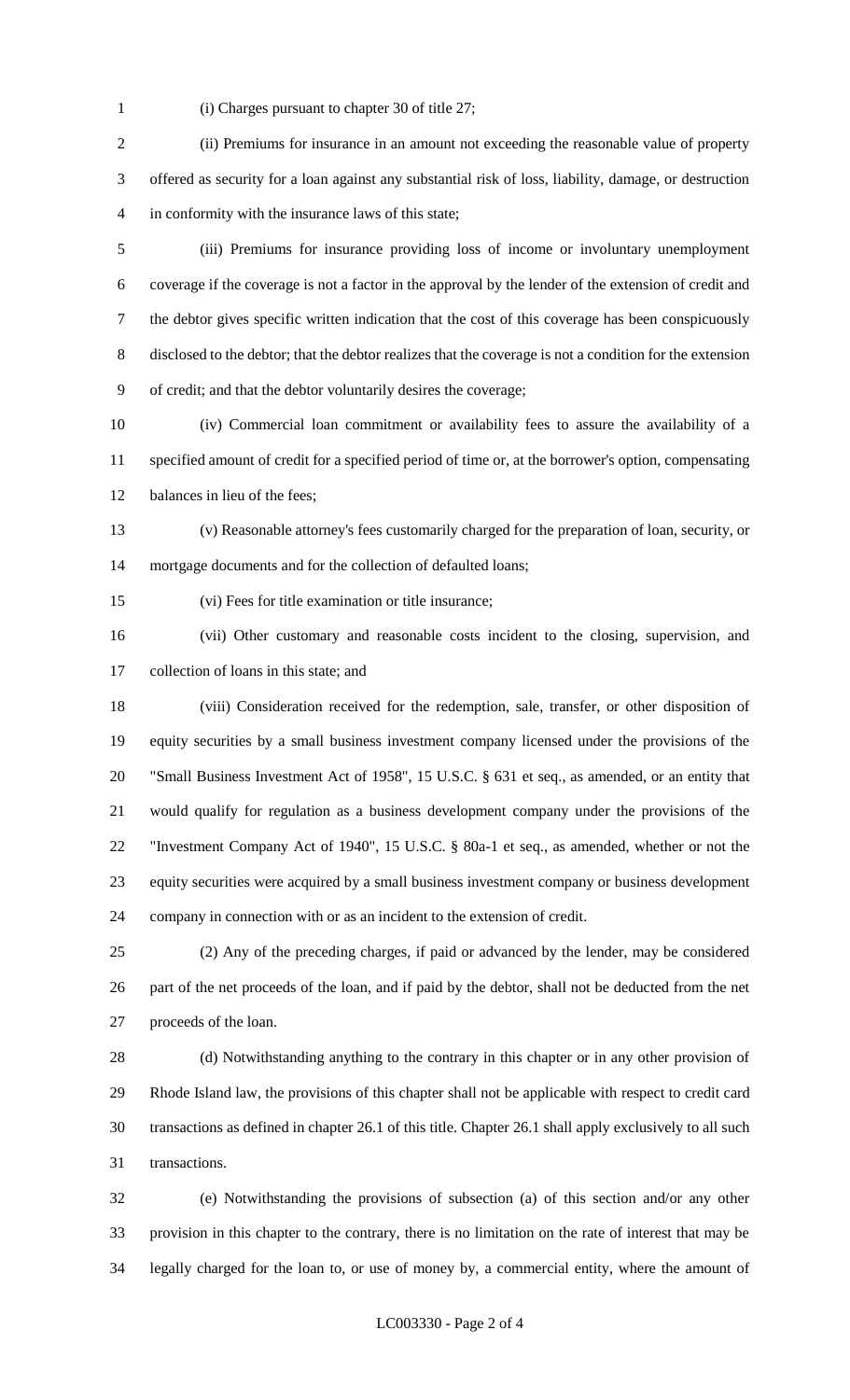- 1 money loaned exceeds the sum of one million dollars (\$1,000,000) and where repayment of the 2 loan is not secured by a mortgage against the principal residence of any borrower; provided, that 3 the commercial entity has first obtained a pro forma methods analysis performed by a certified 4 public accountant licensed in the state of Rhode Island indicating that the loan is capable of being 5 repaid.
- 6 SECTION 2. This act shall take effect upon passage.

#### ======== LC003330 ========